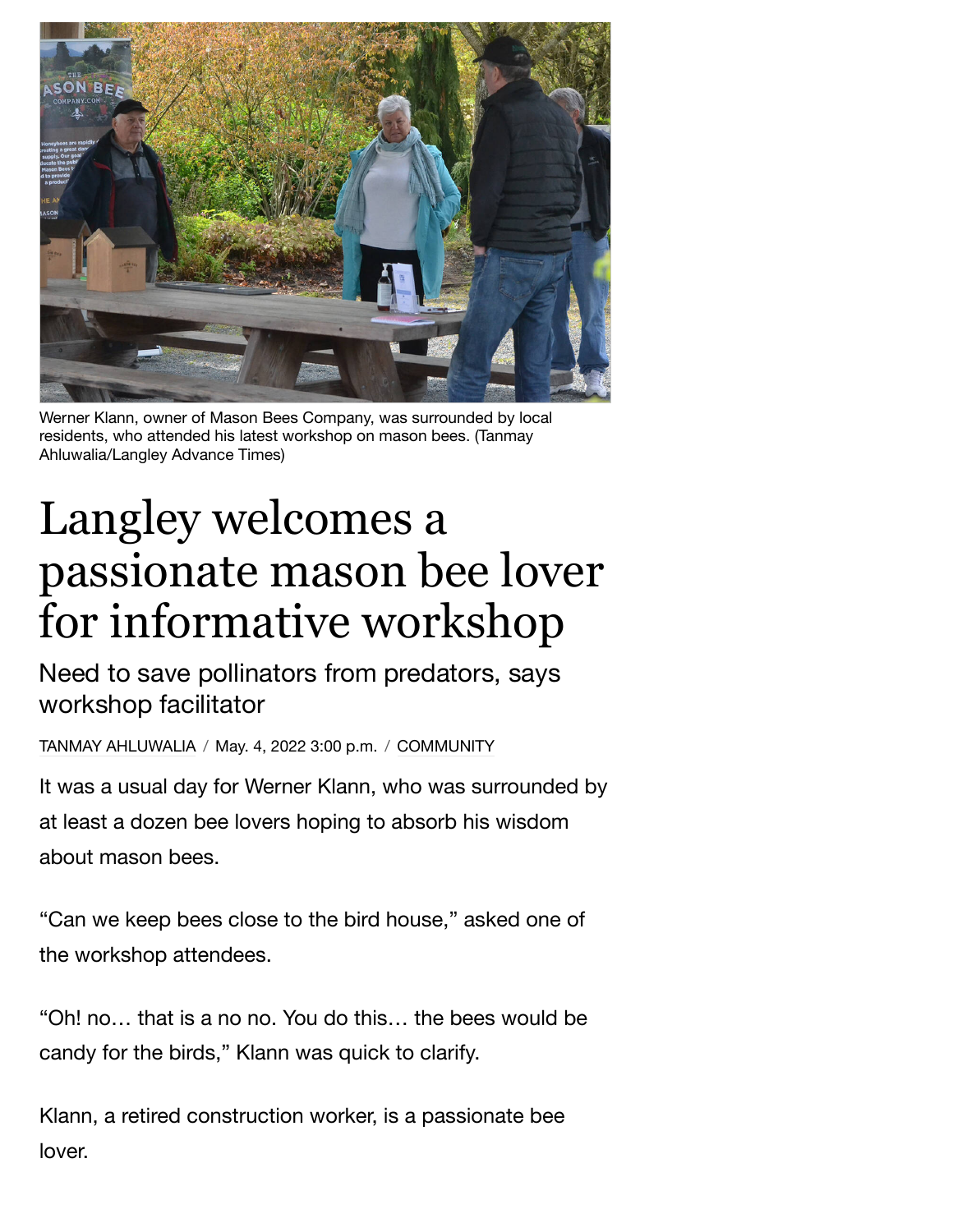Every year, he sets up around 60 "mason bee homes" in parks throughout the Lower Mainland, at no charge to the parks.

This time, he was invited by Langley Environmental Partners Society (LEPS) to lead a workshop and talk about the importance of mason bees and share tips on how to care for them.

While showcasing the mason bee homes he built – a small structure, resembling a bird house, designed to provide a place for bees to breed – he shared multiple tips on how people can care for mason bees.

"For me it is not a business… it is all about educating people," said Klann, who has been putting up mason bee homes all around Langley for the past four years.

## **[RELATED:](https://www.langleyadvancetimes.com/community/video-why-werner-klann-is-putting-up-mason-bee-homes-in-a-langley-city-park/) VIDEO: Why Werner Klann is putting up Mason Bee homes in a Langley City park**

Through the years, his expertise has helped many bee lovers and saved the lives of hundreds of these "super pollinators."

Emphasizing the need to offer safe spaces for mason bees to breed, Klann said that there are many kinds of predators out there. Consequently, people need to help bees to avoid their own extinction.

Klann embarked on his journey to share his wisdom four years ago, and now he works with various environmental groups with a sole vision of equipping people with the proper knowledge.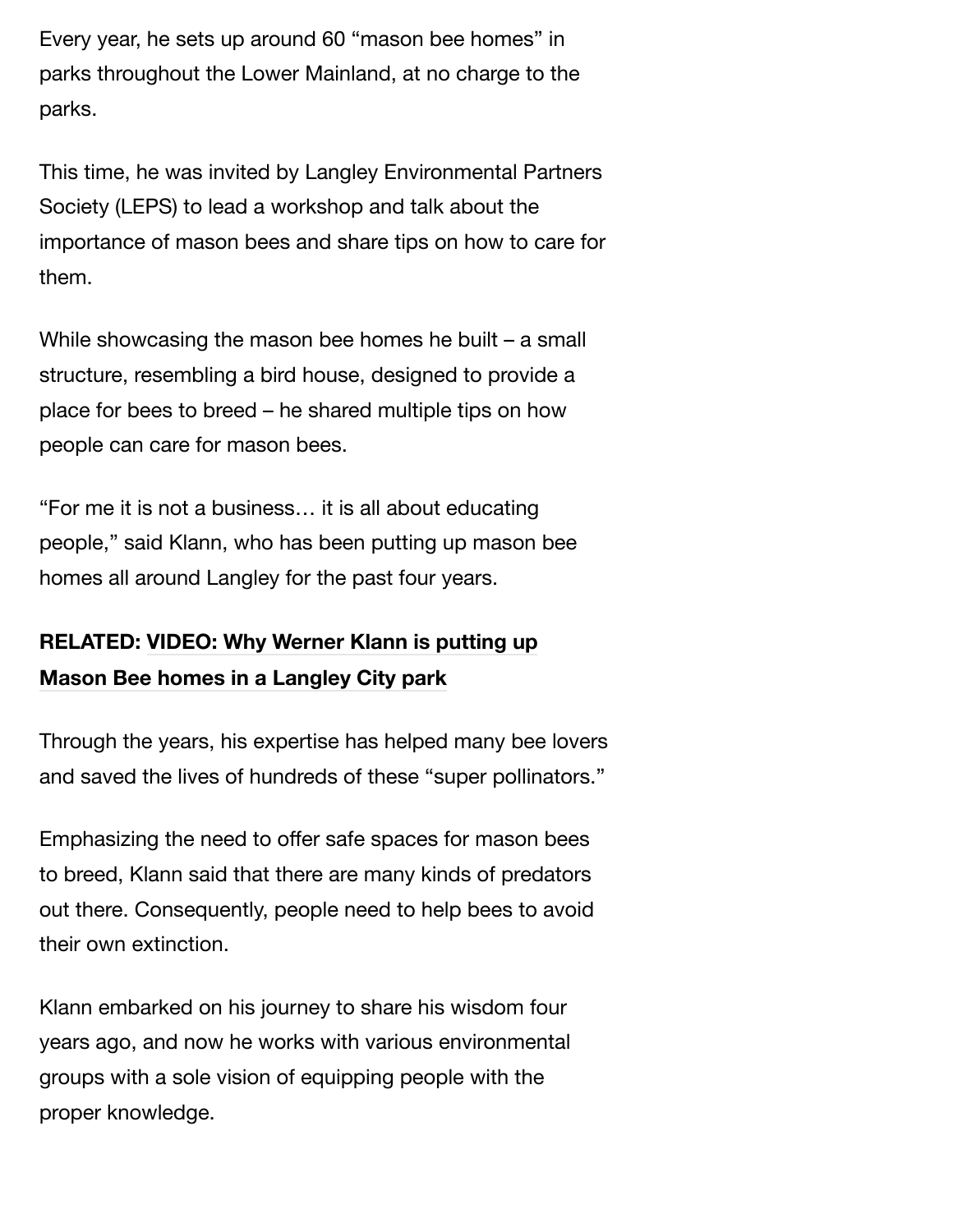As his volunteer work grew, Klann had to look for an income stream to cover the expenses. So, he soon started selling the bees he raised to local nurseries.

The businesses help him cover the cost of various initiatives he takes to spread knowledge and care for bees. Now offering workshops, Klann said it is important to teach people "how to build the house, look after the house, and most importantly clean the house."

The workshop, which is the second of the "garden smart workshops," took place on Saturday, April 30 and was organized at LEPS' demonstration garden at Derek Doubleday Arboretum in Langley.

For Langley's Charlotte Evans, Klann's workshop was "very" informative.

## **READ MORE: LETTER: Langley crow count leaves resident ['awestruck'](https://www.langleyadvancetimes.com/opinion/letter-langley-crow-count-leaves-resident-awestruck/)**

"I'm excited to install my new mason bee house in my garden. It's encouraging to see people like Werner spread the word about this super pollinator and how it can help our garden's productivity," Evans said.

The workshop was also a warm-up for those interested in an upcoming bees festival.

LEPS is organizing the festival for Saturday, May 28, where people can enjoy free, kid-friendly events such as beeswax candle making, seed bomb creating, bee house making, a plant sale, a seed swap, and more, said Alexandra Falconer, garden programs coordinator for LEPS.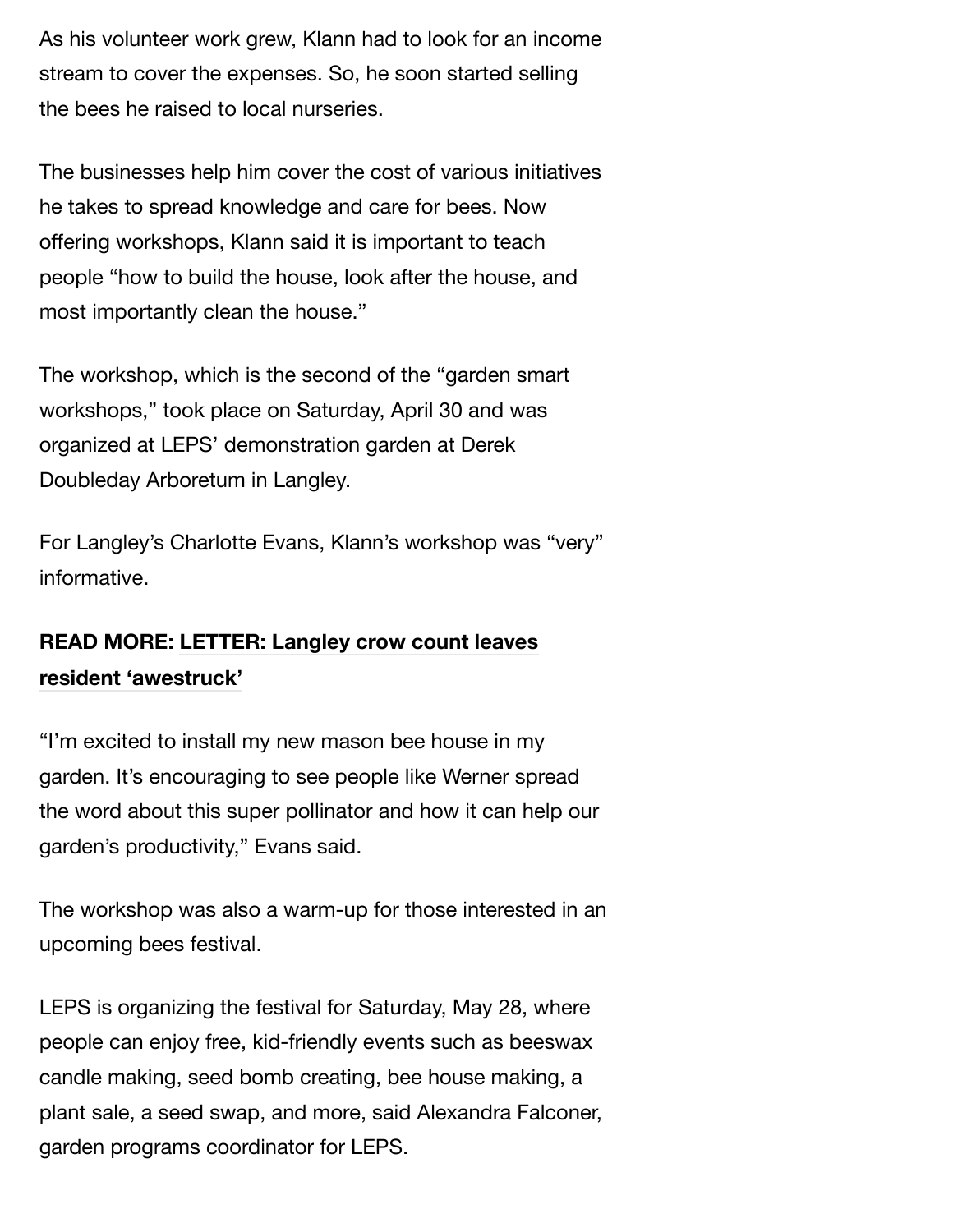"Bees, butterflies, flowers, and other springtime costumes are encouraged," Falconer shared.

Those interested in learning more about the workshop and upcoming events can email LEPS at [garden@leps.bc.ca.](https://www.langleyadvancetimes.com/community/langley-welcomes-a-passionate-mason-bee-lover-for-informative-workshop/garden.leps.bc.ca)

**Is there more to the story? Email: [news@langleyadvancetimes.com](mailto:roxanne.hooper@langleyadvancetimes.com)**

.

**Like us on [Facebook](https://www.facebook.com/LangleyAdvanceTimes/) and follow us on [Twitter](https://twitter.com/LangleyTimes). [ANIMALS](https://www.langleyadvancetimes.com/tag/animals/) [ENVIRONMENT](https://www.langleyadvancetimes.com/tag/environment/) [LANGLEY](https://www.langleyadvancetimes.com/tag/langley/) [NATURE](https://www.langleyadvancetimes.com/tag/nature/)**



**Werner Klann, owner of Mason Bees Company, was surrounded by local residents, who attended his latest workshop on mason bees. (Tanmay Ahluwalia/Langley Advance Times)**